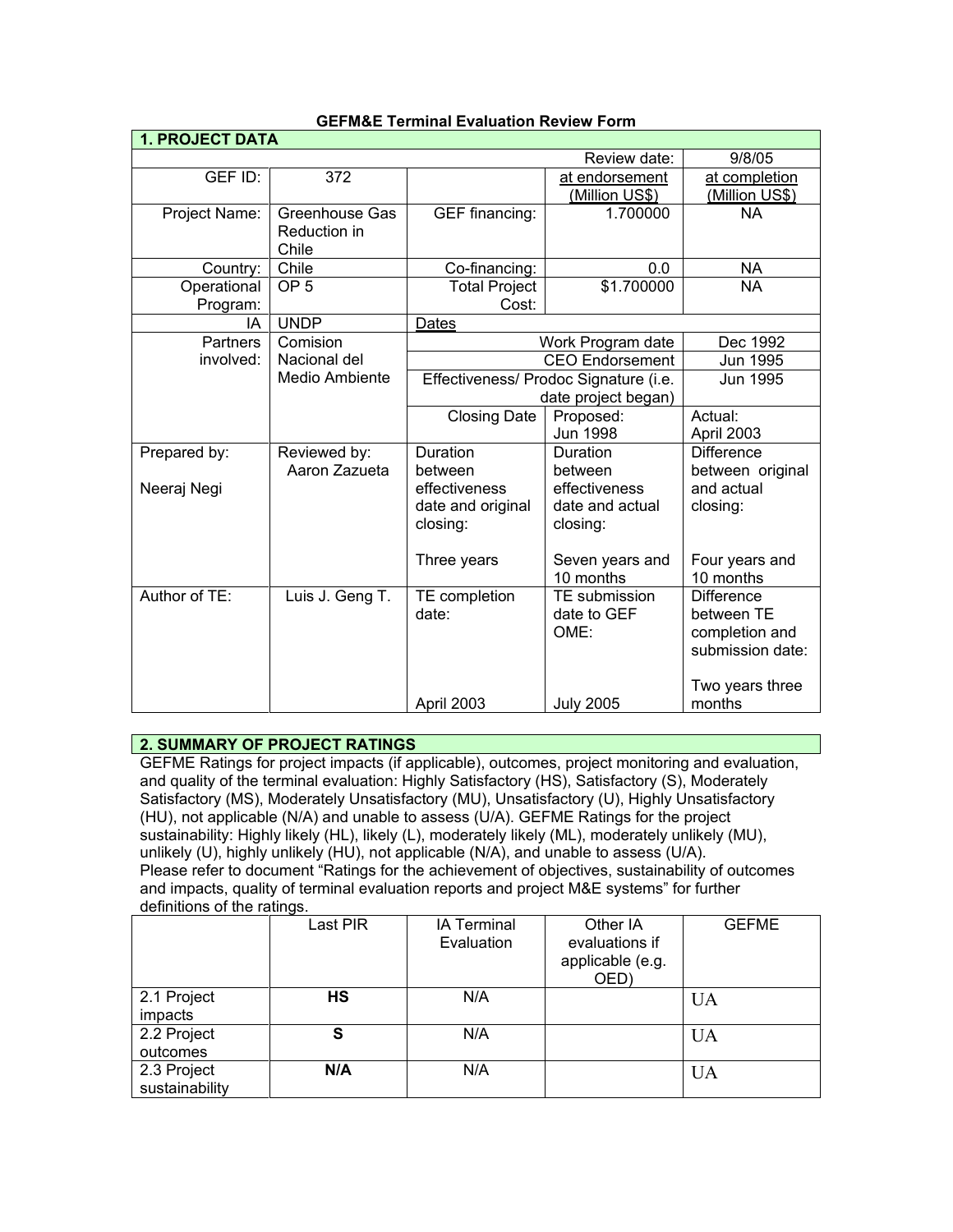| 2.4 Monitoring<br>and evaluation        | N/A | N/A | UΑ |
|-----------------------------------------|-----|-----|----|
| 2.5 Quality of the<br>evaluation report | N/A | N/A |    |

Should this terminal evaluation report be considered a good practice? Why?

No.

 $\overline{a}$ 

The TE is poorly drafted and does not adequately cover the important issues. The report is also internally inconsistent.

### **3. PROJECT OBJECTIVES, EXPECTED AND ACTUAL OUTCOMES**

### **3.1 Project Objectives**

#### • **What are the Global Environmental Objectives? Any changes during implementation?**

The original project proposal document submitted for CEO Endorsement is not available. According to the revised project plan (1999) the main purpose of the project is:

*"To reduce the emissions of gases that increase global warming, mostly caused by emissions of carbon dioxide (CO2)[1](#page-1-0)."*

The TE does not inform us on whether there has been any change in global environmental objectives of the project during the implementation of the project.

### • **What are the Development Objectives? Any changes during implementation?**

According to the revised project plan (1999), the original development objectives of the project were:

- i. To encourage the production of methanol from biomass residues for use in the transportation sector;
- ii. To establish energy service companies (ESCOs) to promote the utilization of newer and more efficient motors in the copper mining sector.

The revised project plan (1999) further informs us that between 1993 and 1999 the Chilean energy market changed dramatically. The cost of production and market price of methanol derived from natural gas was lower in Chile than any other country. As a result, it was decided that the focus should shift from encouraging production of methanol from biomass residues for use in the transport sector to electricity production by biomass gasification. Further, due to fall in electricity prices, which made the existing mining companies less interested in adopting energy efficient motors, and due to the new firms adopting efficient motors on their own the project component aiming at establishing ESCOs to promote utilization of newer and more efficient motors in the copper mining sector was not feasible in its original form. As a result the focus of this component was changed to undertaking activities focusing on improving the efficiency of energy combustion in the small and medium enterprises in the greater metropolitan area. As the result of these changes the revised project development objectives became:

i. To prevent emissions of  $CO<sub>2</sub>$  by introducing forest biomass gasification technology for electricity generation in the remotest rural areas replacing electricity produced through

<span id="page-1-0"></span><sup>1</sup> Page 4, paragraph 1.1 of CONAMA/CNE/UNDP/GEF. Reduction of GHG in Chile. 1999. Substantive changes were made in the key components of the project as a result the project proposal was updated by the UNDP in 1999. However, it can not be ascertained whether there was any substantive change in the global environmental objectives of the project.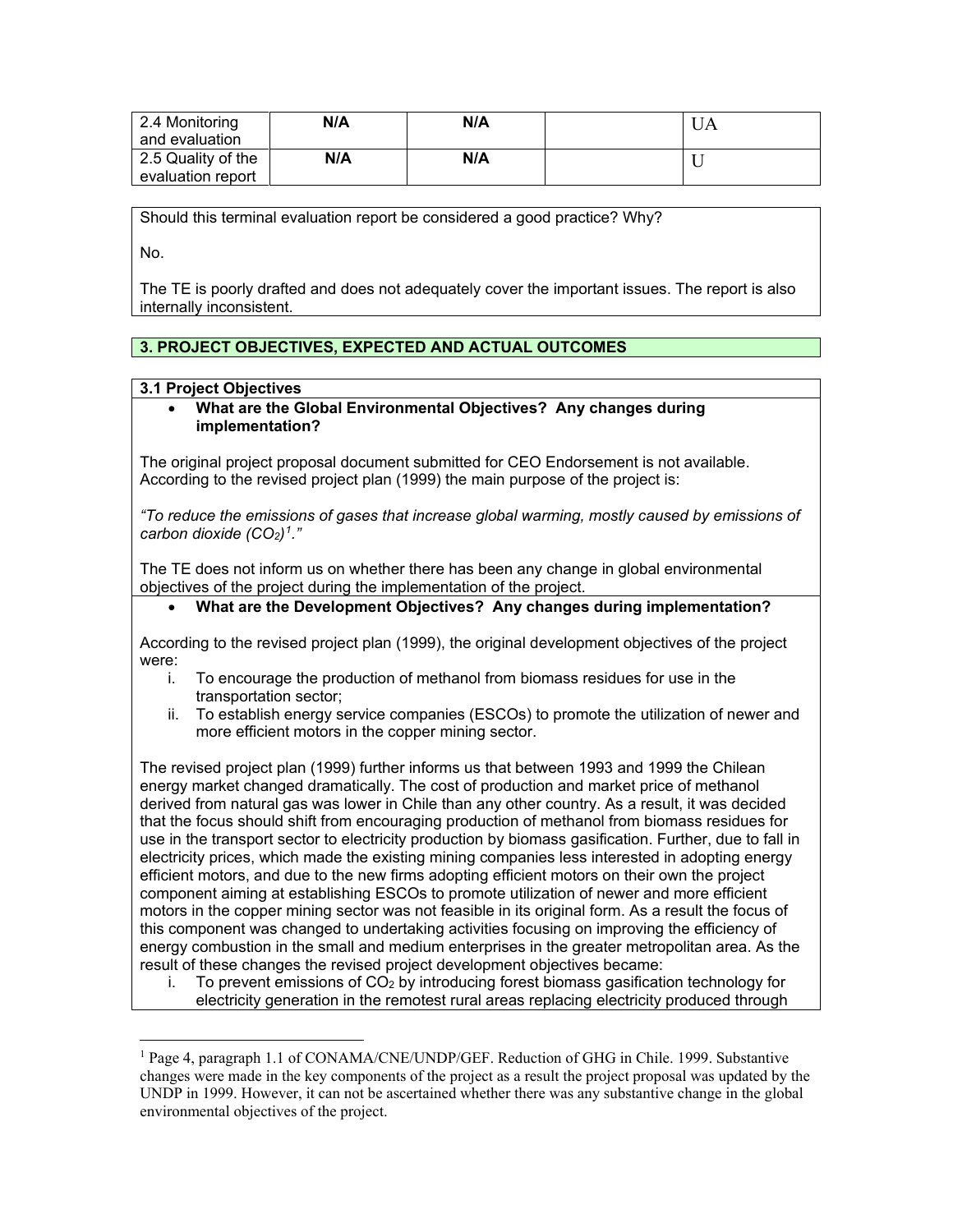the use of small size diesel engines.

ii. To lower  $CO<sub>2</sub>$  emissions from power generation at coal fired thermoelectric plants by replacing standard efficiency electric motors with high efficiency electric motors in the mining sector.

The TE does not provide any additional information that could tell us whether there were further changes in the revised project development objectives during the period between 1999 and 2003, when the revised plan was under implementation.

#### **3.2 Outcomes and Impacts**

• **What were the major project outcomes and impacts as described in the TE?**

According to the TE following Outcomes and Impacts have been achieved:

The usage of use of natural gas instead of fuel oil or diesel in electric engines in mining led to a decrease in  $CO<sub>2</sub>$  $CO<sub>2</sub>$  $CO<sub>2</sub>$  emissions of approximately 29% and 26%, respectively<sup>2</sup>. According to TE estimates small and medium sized firms consumed fuel equivalent to more than 100 million cubic meters of natural gas in the metropolitan area of Santiogo. The TE, however, does not address the issue of the extent to which this shift can be attributed to the project; i.e. whether the conversion to natural gas based electric engines was primarily due to an exogenous drop in price of natural gas as mentioned elsewhere in the TE or was it due to efforts made through project activities.

The TE observes that the electricity generation through use of biomass component has directly benefited 38 households in Metahue. The CO<sub>2</sub> reductions were achieved through use of firewood instead of fossil fuels. TE informs that since September 2001 the plant has been operating on diesel due to the plant operator leaving the job, which implies the CO2 emission reductions are presently not accruing from this plant. The TE, however, fails to inform us on the total number of households that were targeted under this activity; the PIR 2001 provides information on this front. According to it 9000 households had been targeted for this activity. Since TE does not inform us on whether this target was adjusted during implementation of the project, it could probably be inferred that the project's achievement in this subproject was negligible.

The TE tells us that six small and medium size firms have obtained financing through the rotatory fund for conversion to the natural gas.

## **4. GEF OFFICE OF M&E ASSESSMENT**

**4.1 Outcomes and impacts Rating: UA**

**A Relevance** 

#### • **In retrospect, were the project's outcomes consistent with the focal areas/operational program strategies? Explain**

The project's outcomes and impacts  $-$  to the extent they are described in the TE  $-$  are relevant and consistent with the operational program strategies. Project activities either aimed at replacing fuel oil with natural gas, which is apparently more efficient fuel and generates lesser quantities of CO2 emissions, or else at replacing fossil fuels with renewable sources of energy such as fire wood. Both these strategies are consistent with the goal to reduce emissions of the green house gases.

# **S**

 $\overline{a}$ 

### **B Effectiveness**

• **Are the project outcomes as described in the TE commensurable with the expected outcomes (as described in the project document) and the problems the project was intended to address (i.e. original or modified project objectives)?** 

<span id="page-2-0"></span><sup>&</sup>lt;sup>2</sup> The TE claims that the emission factor for Natural Gas is 55 kg CO2/GJ, while it is 77 Kg CO2/GJ for Fuel oil and diesel.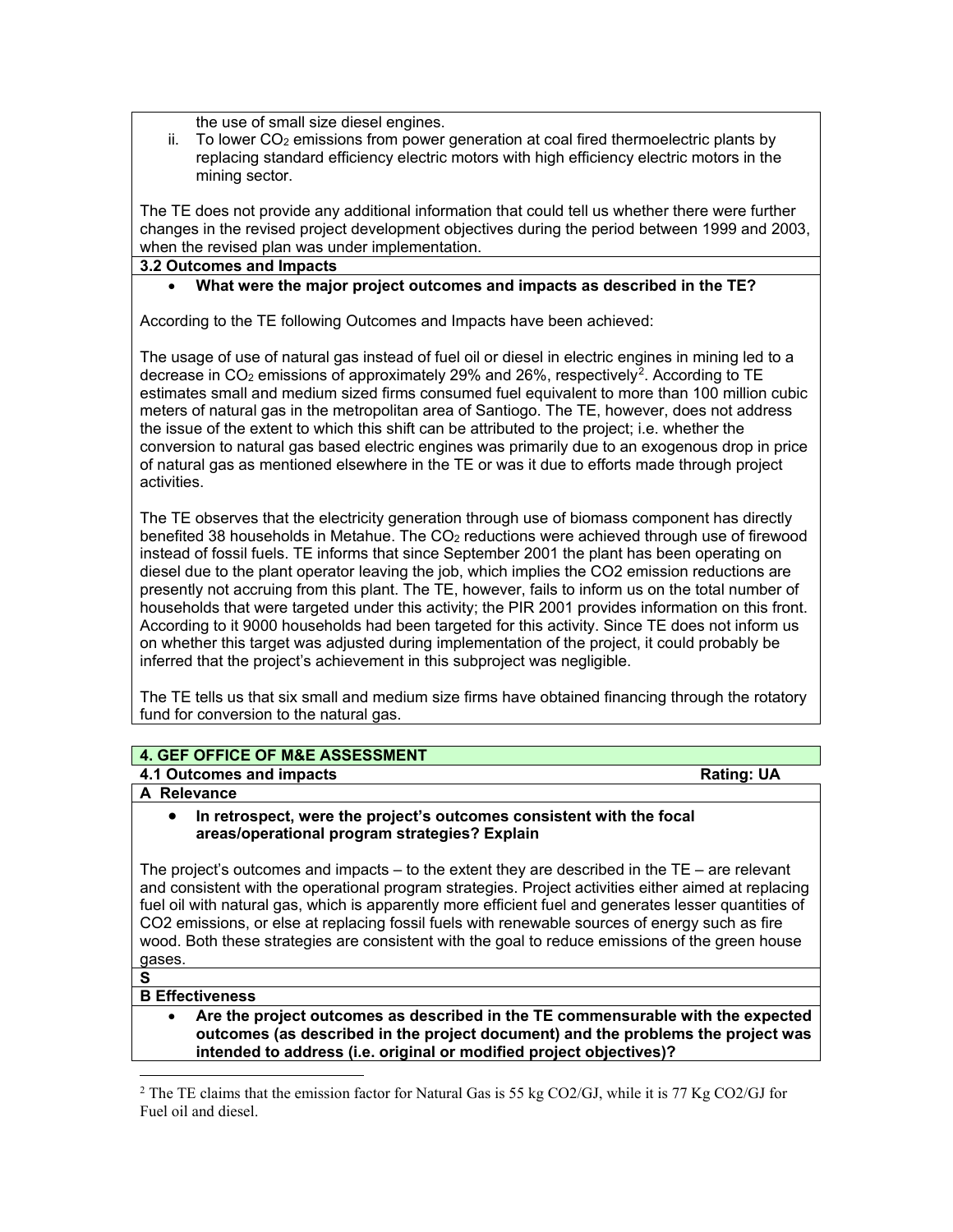The exposition of the TE on project's level of achievement of outcomes and impacts is incomplete. The TE narrative doesn't adequately inform us on the extent to which the project has been effective in meeting its objectives. For example, it tells us about 38 households benefiting from electricity generation from biomass gassing but it does not inform us about the total number of households this activity was expected to benefit. Similarly, it does not provide any evidence that could help attribute the conversion of the small and medium scale firms to natural gas to the project activities.

#### **Unable to Assess**

**C Efficiency (cost-effectiveness)** 

• **Include an assessment of outcomes and impacts in relation to inputs, costs, and implementation times based on the following questions: Was the project cost – effective? How does the cost-time Vs. outcomes compare to other similar projects? Was the project implementation delayed due to any bureaucratic, administrative or political problems?**

There were delays in implementation of the project. It was originally planned to be a 36 months project and to end in Dec 1998. The TE was written in April 2003, which suggests that there was about five years of delay in completion of the project. Although this is likely to have cost implications but the TE has not discussed it. The TE further points out that for the sub project "electric energy generation from forestry biomass gassing" the investment amount of 5,508 US \$ per kW is very high compared to the other non conventional energies. However, it suggests that this intervention may still be a suitable solution in isolated areas as it may be costlier to supply electricity in such areas through other alternatives. It further informs that the Metahue electricity generation intervention, which benefits a total of 38 households, has a load factor of 40% this again makes the cost per unit very high despite low variable costs.

Despite some statements where TE cursorily addresses the issue of cost effectiveness of the project, the overall information provided is not sufficient to help us determine the extent to which the project was cost effective.

#### **Unable to Assess**

**4.2 Likelihood of sustainability.** Using the following sustainability criteria, include an assessment of project sustainability based on the information presented in the TE.

| <b>Financial resources</b><br>A                                                        | <b>Rating: UA</b>                                                                   |  |  |
|----------------------------------------------------------------------------------------|-------------------------------------------------------------------------------------|--|--|
| The issue has not been addressed in the TE.                                            |                                                                                     |  |  |
| Socio political<br>в                                                                   | <b>Rating: UA</b>                                                                   |  |  |
| The issue has not been addressed in the TE.                                            |                                                                                     |  |  |
| Institutional framework and governance<br>C                                            | <b>Rating: UA</b>                                                                   |  |  |
| The issue has not been adequately addressed in the TE.                                 |                                                                                     |  |  |
| Ecological (for example, for coffee production projects, reforestation for carbon<br>D |                                                                                     |  |  |
| sequestration under OP12, etc.)                                                        | <b>Rating: NA</b>                                                                   |  |  |
| Not Applicable.                                                                        |                                                                                     |  |  |
|                                                                                        | E Examples of replication and catalytic outcomes suggesting increased likelihood of |  |  |
| sustainability                                                                         | <b>Rating: UA</b>                                                                   |  |  |
| The TE has not addressed this issue.                                                   |                                                                                     |  |  |

#### **4.3 Assessment of the project's monitoring and evaluation system based on the information in the TE**

**A. Effective M&E systems in place: What were the accomplishments and shortcomings of the project's M&E system in terms of the tools used such as: indicators, baselines, benchmarks, data collection and analysis systems, special studies and reports, etc.?** All the studies and reports, etc.? All the studies and reports, etc.? All the studies and reports, etc.? All the studies are studies and reports, etc...

In the executive summary the TE notes that:

*"The sub-project has a logical development framework, with clearly defined and easy-to*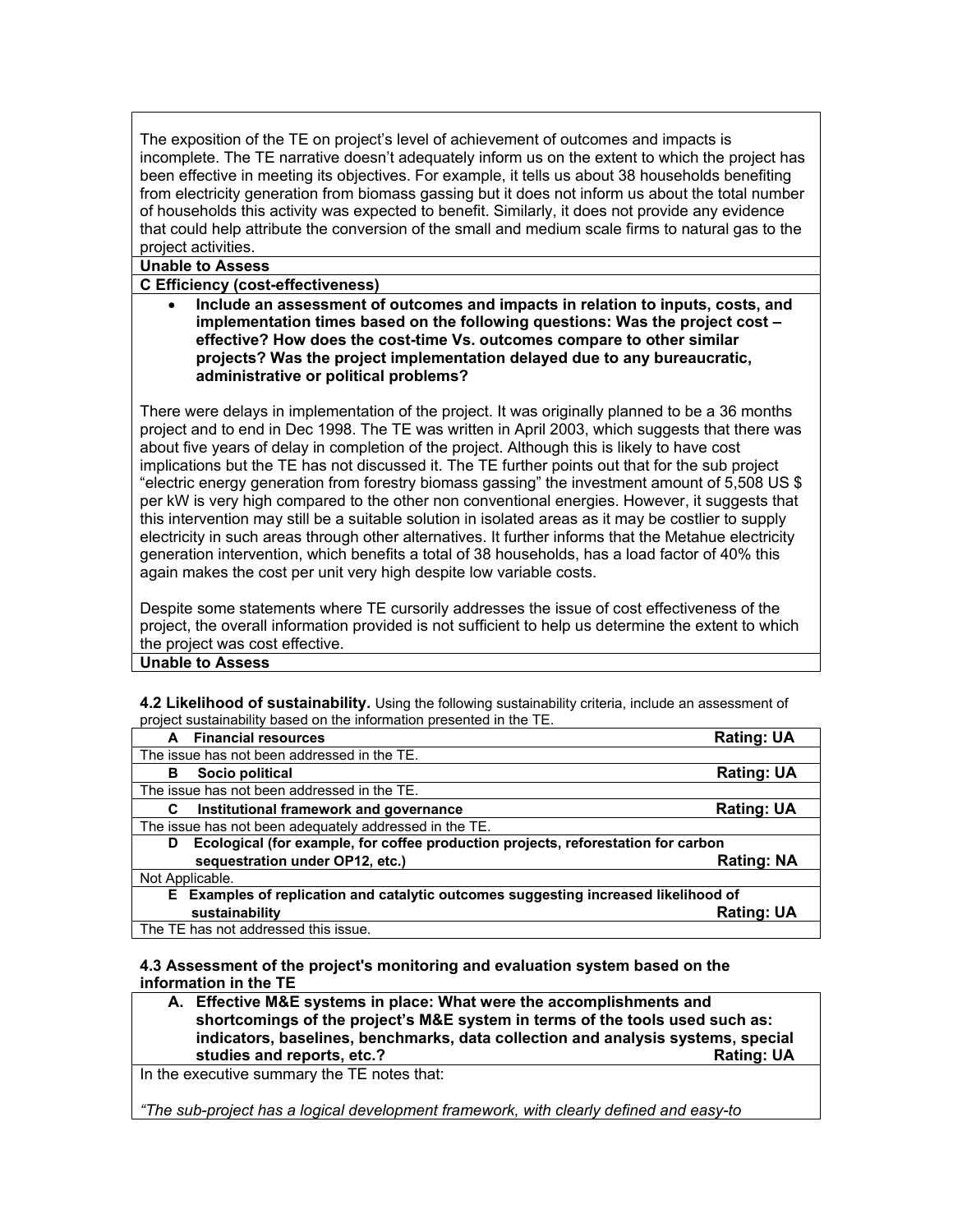*monitor-objectives and goals, thanks to the implemented development plan which encloses the area selection, selection criteria, technology selection and project performance.*

*Information availability, firewood and Diesel consumption, electricity supply and use, operation and administration management, make this project transparent and easy to follow up. But,*  furthermore we have lacked of a monitoring and verifying plan on emission reduction, starting *from a baseline composed by fossil fuel consumption and other kind of sources used by inhabitants to supply electricity."[3](#page-4-0)*

It is not clear from these statements what the TE is trying to convey and it seems that these statements are inconsistent. Based on the information provided in the TE it is possible to assess the effectiveness of the M&E systems in place.

### **B. Information used for adaptive management: What is the experience of the**  project with adaptive management?

The TE informs that due to changes in the energy market important changes were made in the two major project components. This shows that project did adapt to the exogenous changes in its context. The TE, however, does not inform us on whether the decision to adapt was based on the information generated by the M&E system. Also, it does not comment upon whether the response of the management in responding to the changes in the external environment was prompt or belated. The TE does not discuss when the changes in the energy market became apparent and whether the project's risk management picked up these changes early on.

There are also other major information gaps. For example, the PIR 2001 tells us that the electricity generation activity targeted 9000 households and against it 32 households were actually covered. The TE does not address the issue of whether and to what extent the project could have been adapted in light of market conditions and this unsatisfactory level of achievement.

### **Can the project M&E system be considered a good practice?**

The information provided in the TE is not sufficient to allow us to judge whether the project's M&E system could be considered a good practice.

### **4.4 Lessons**

 $\overline{a}$ 

Project lessons as described in the TE

### **What lessons mentioned in the TE that can be considered a good practice or approaches to avoid and could have application for other GEF projects?**

The TE does not address this issue at all; it neither highlights any practice or approach adopted in the project as a good practice nor does it specify any practice which should be avoided. Cursorily, it does mention the need to collect and maintain the information useful in assessing the level of achievement of the program impacts.

**4.5 Quality of the evaluation report** Provide a number rating 1-6 to each criteria based on: Highly Satisfactory = 6, Satisfactory = 5, Moderately Satisfactory = 4, Moderately Unsatisfactory = 3, Unsatisfactory = 2, and Highly Unsatisfactory = 1. Please refer to the "Criteria for the assessment of the quality of terminal evaluation reports" in the document "Ratings for the achievement of objectives, sustainability of outcomes and impacts, quality of terminal evaluation reports and project M&E systems" for further definitions of the ratings.

#### **4.5.1 Comments on the summary of project ratings and terminal evaluation findings** In some cases the GEF Office of M&E may have independent information collected for example, through a field visit or independent evaluators working for the Office of M&E. If substantial independent information has been collected, then complete this section with any comments about

<span id="page-4-0"></span><sup>3</sup> See paragraph 2 and 3 in Page 3 of the TE.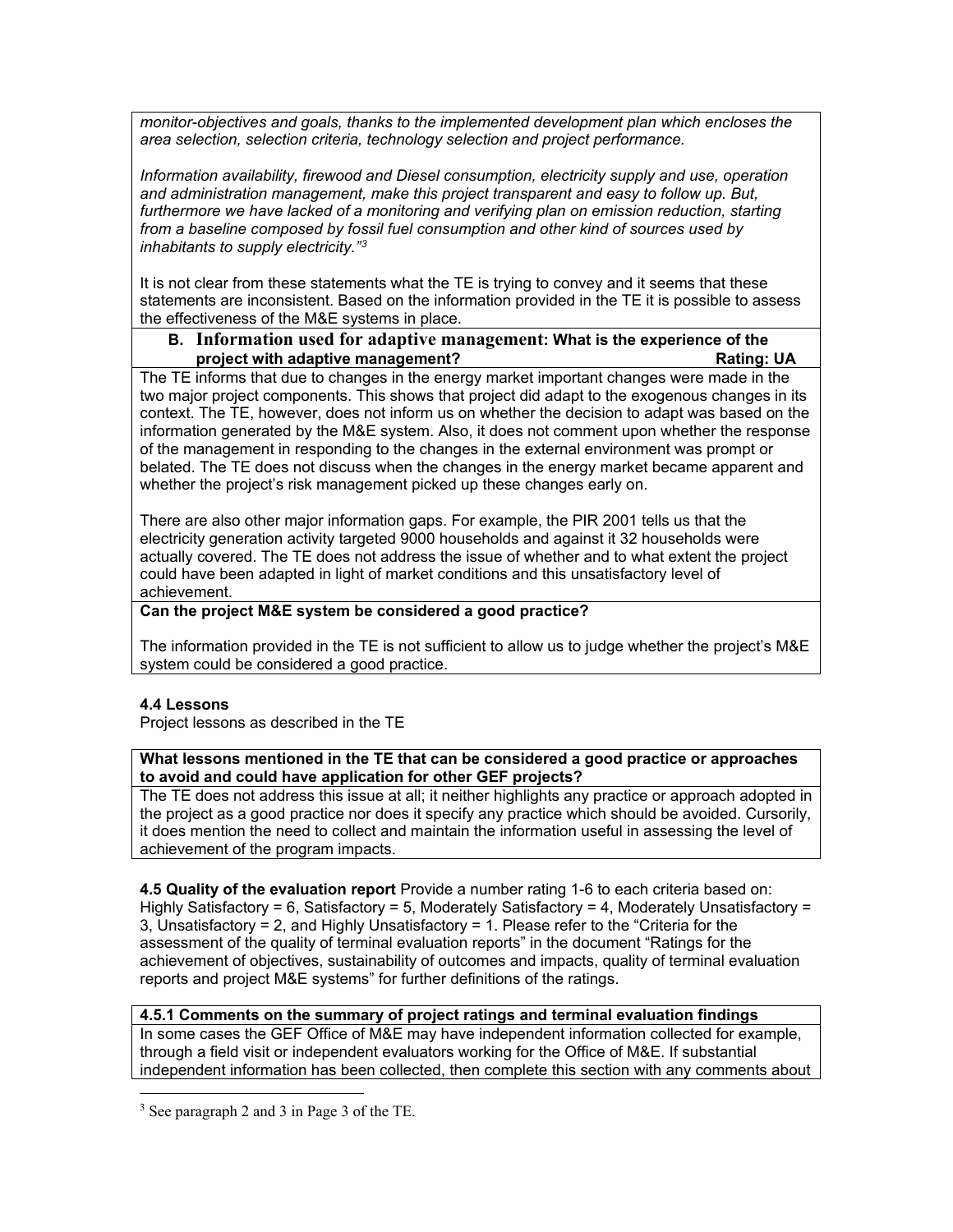the project.

| 4.5.2 Quality of terminal evaluation report                                                                          | <b>Ratings</b> |
|----------------------------------------------------------------------------------------------------------------------|----------------|
| A. Does the report contain an assessment of relevant outcomes and                                                    | U              |
| impacts of the project and the achievement of the objectives?                                                        |                |
|                                                                                                                      |                |
| The TE provides incomplete information on major outcomes and impacts of the                                          |                |
| project. Further, the information is also not well organized and presented. This                                     |                |
| limits the extent to which a reader can get information on the extent to which the                                   |                |
| project has been able to achieve its objectives.                                                                     |                |
| B. Is the report internally consistent, is the evidence<br>complete/convincing and are the IA ratings substantiated? | HU             |
| The report is very patchy, full gaps and inconsistent. For example, it claims that                                   |                |
| only 38 households have benefited from the electricity production and that now                                       |                |
| the production of electricity from the biomass has stalled due to the plant                                          |                |
| operator resigning from the job. However, the TE then moves on to suggest that                                       |                |
| the sub-project has been able to meet its objectives although, as per the PIR                                        |                |
| 2001, the project activity has targeted 9000 households.                                                             |                |
|                                                                                                                      |                |
| The evidence provided for achievement of the targets for conversion to natural                                       |                |
| gas based electric engines is also unconvincing. The TE claims that there has                                        |                |
| been decline in CO2 emissions of approximately 29% and 26% due to                                                    |                |
| conversion to natural gas. However, it does not provide us any evidence that                                         |                |
| could help us attribute this drop to project activities instead of the exogenous                                     |                |
| drop in the prices of natural gas, as has been described elsewhere in the report.                                    |                |
| C. Does the report properly assess project sustainability and /or a project<br>exit strategy?                        | $\overline{U}$ |
| The TE has not addressed this issue at all. Although there is a mention of the                                       |                |
| presence of a rotatory fund as part of the project activities, it is not clear                                       |                |
| whether and how this will contribute to the sustainability of the project.                                           |                |
| D. Are the lessons learned supported by the evidence presented and are                                               | U              |
| they comprehensive?                                                                                                  |                |
| This issue has not been addressed.                                                                                   |                |
| E. Does the report include the actual project costs (total and per activity)                                         | MU             |
| and actual co-financing used?                                                                                        |                |
| Although the TE does provide a figure for the total amount that had been used                                        |                |
| at the point of evaluation, it does not provide a break up of the total amount on<br>per activity basis.             |                |
| F. Does the report present an assessment of project M&E systems?                                                     | MU             |
|                                                                                                                      |                |
| The TE does cover a few aspects of the M&E systems such as inadequacy of                                             |                |
| baseline information and log frame. However, it has not addressed the issue of                                       |                |
| use of the information generated by the M&E systems in adaptive management.                                          |                |
| It also does not describe the reasons that prevented collection of baseline                                          |                |
| information on CO2 emission's reduction which is central to the project.                                             |                |
|                                                                                                                      |                |
| Yes: X<br>4.6 Is a technical assessment of the project impacts                                                       | No:            |

| 4.6 Is a technical assessment of the project impacts<br>described in the TE recommended? Please place an "X" in<br>the appropriate box and explain below.                                                                                                                                         | Yes: X | No: |  |
|---------------------------------------------------------------------------------------------------------------------------------------------------------------------------------------------------------------------------------------------------------------------------------------------------|--------|-----|--|
| Explain:                                                                                                                                                                                                                                                                                          |        |     |  |
| The TE report is unsatisfactory. It does not provide us convincing information on the extent to<br>which the project has been able to meet its objectives. It exposition on other aspects such as<br>M&E systems and sustainability of the project are also inadequate. A technical assessment of |        |     |  |